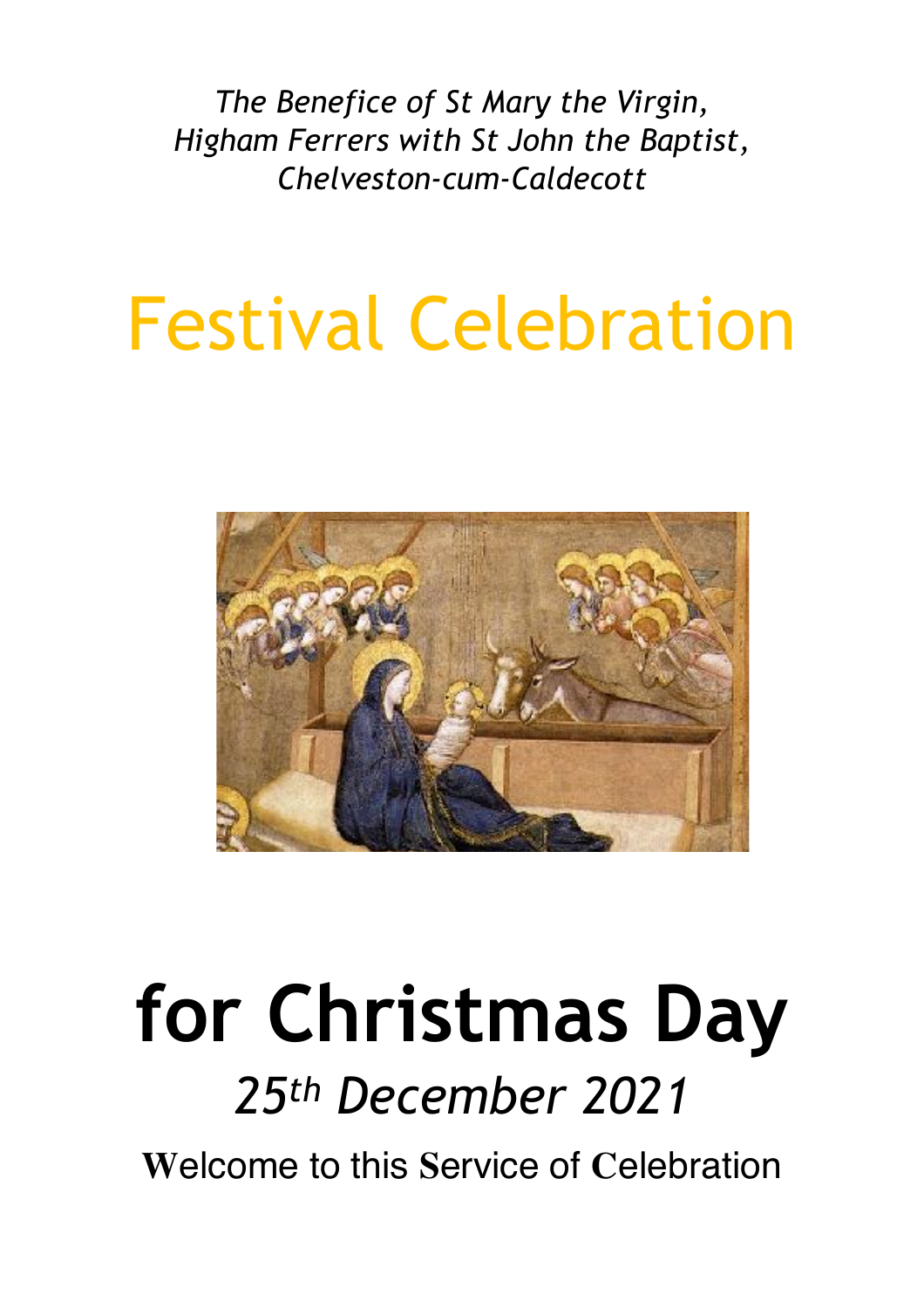

**Christmas** is here! We may again find that our celebrations are muted by the continuing Covid threat.This year though, we need to know more than ever that God comes to be with us in the midst of our lives and our world – not a perfect world, but one that is as much in need of redemption and renewal as it was two thousand years ago. The birth of the Christ-Child at Bethlehem that we recall and celebrate in the joy of Mary and

Joseph, the angels and shepherds, renews our wonder in the mystery of the incarnation through which Christ is present with us now. In singing with the angels 'Glory to God in the highest heaven and peace to all the earth' we renew our hope and faith in the good news of salvation for all creation.

*Many thanks to all who have helped with this Online Service: members of the Ministry Team and their families and special thanks to Lynda Needle for reading and Sandy Colman & Susie Betts for leading the prayers.*

*You may like to have a candle ready to light as we begin this service, welcoming the Light of the World born among us today.*

## *The Gathering*

*At the beginning of the celebration of the First Eucharist of Christmas last night the image of the Christ-child was placed in the crib as we greeted him. Paul leads us in the first part of our service:*

Welcome all wonders in one sight! Eternity shut in a span. Summer in winter, day in night, heaven in earth and God in man.

Great little one whose all-embracing birth brings earth to heaven, stoops heaven to earth.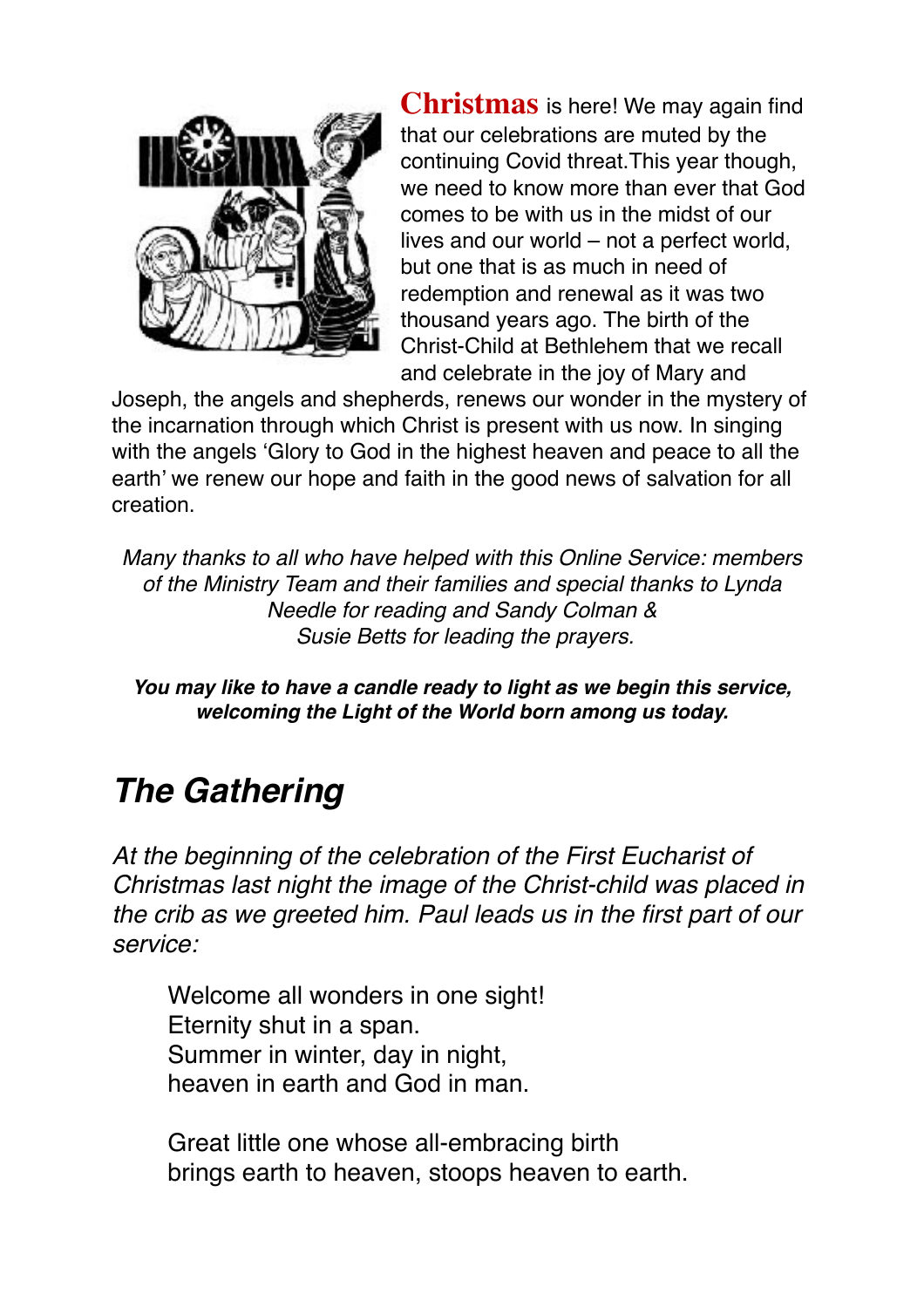## *Carol*

**Once in royal David's city stood a lowly cattle shed, where a mother laid her baby in a manger for his bed: Mary was that mother mild, Jesus Christ her little child.** 

**He came down to earth from heaven who is God and Lord of all, and his shelter was a stable, and his cradle was a stall; with the poor, and mean, and lowly lived on earth our Saviour holy.** 

**And our eyes at last shall see him, through his own redeeming love, for that child so dear and gentle is our Lord in heaven above; and he leads his children on to the place where he is gone.** 

**Not in that poor lowly stable, with the oxen standing by, we shall see him; but in heaven, set at God's right hand on high; where like stars his children crowned all in white shall wait around.**

*Words: Cecil Frances Alexander (1818-1895) Music: Henry John Gauntlett (1805-1876)*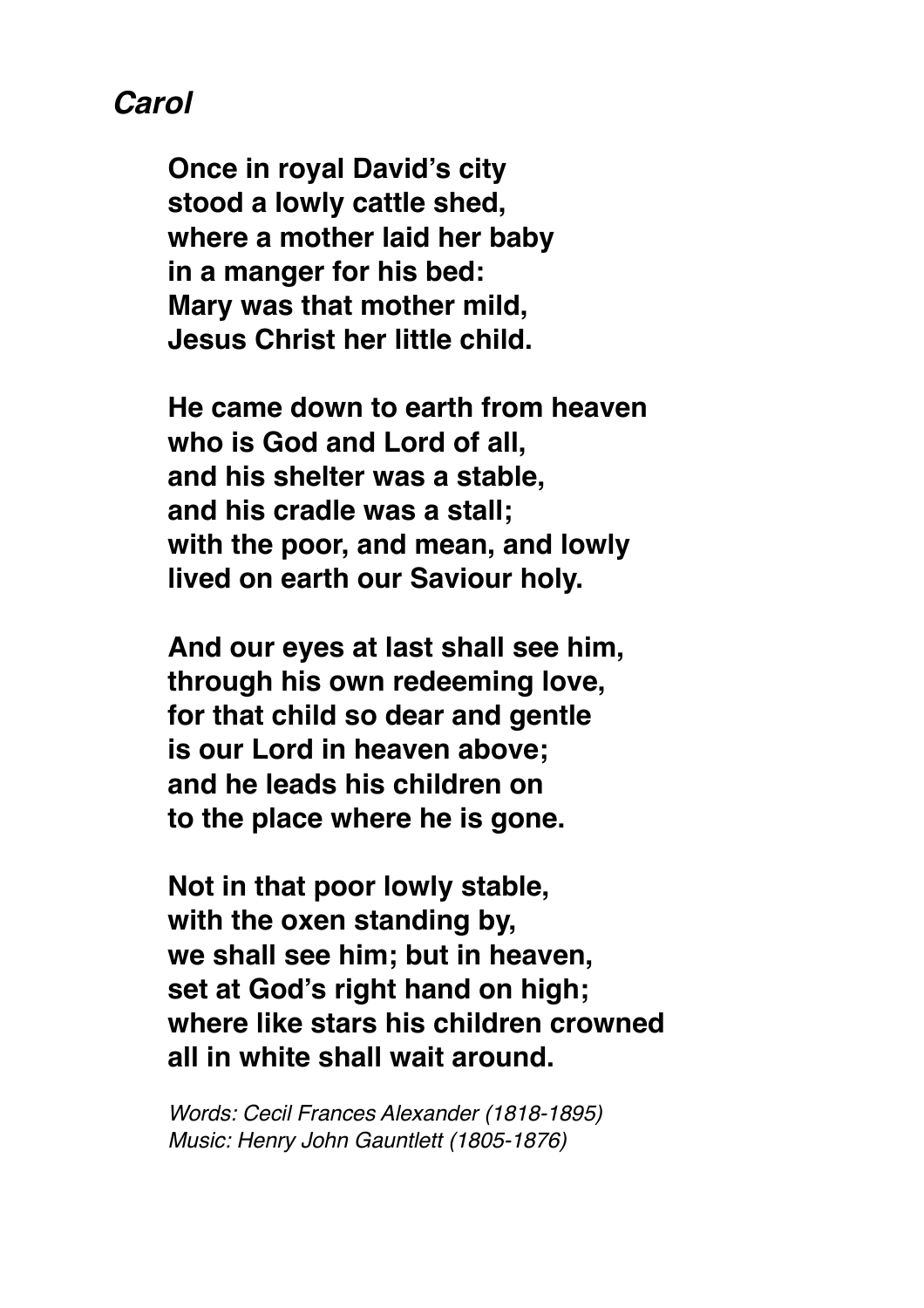## *The Greeting - Fr. Paul*

Grace, mercy and peace from God our Father and the Lord Jesus Christ be with you **and also with you.** I bring you good news of great joy **A Saviour has been born to us. Alleluia!** Unto us a child is born **Unto us a Son is given. Alleluia!** He is Christ the Lord. Alleluia. **We worship and adore him. Alleluia!**

## *Lighting of the Christ Candle – Brenda & John*

*You may like to light a candle at home, as today, we light the Christ candle on the Advent Wreath in church - the central white candle, the Christ Candle, for Jesus the Light of the World:*

Jesus said: 'I am the light of the world.

Whoever follows me will never walk in darkness but will have the light of life.'

Jesus Christ is the light of the world:

#### **a light no darkness can quench.**



People of God: sing for joy! Tell the good news of peace on earth. All creation bows to the Lord of all, one with us, yet born to save: **Lord, bring us today into Christ's peace, light and love.**

#### **Alleluia! Amen!**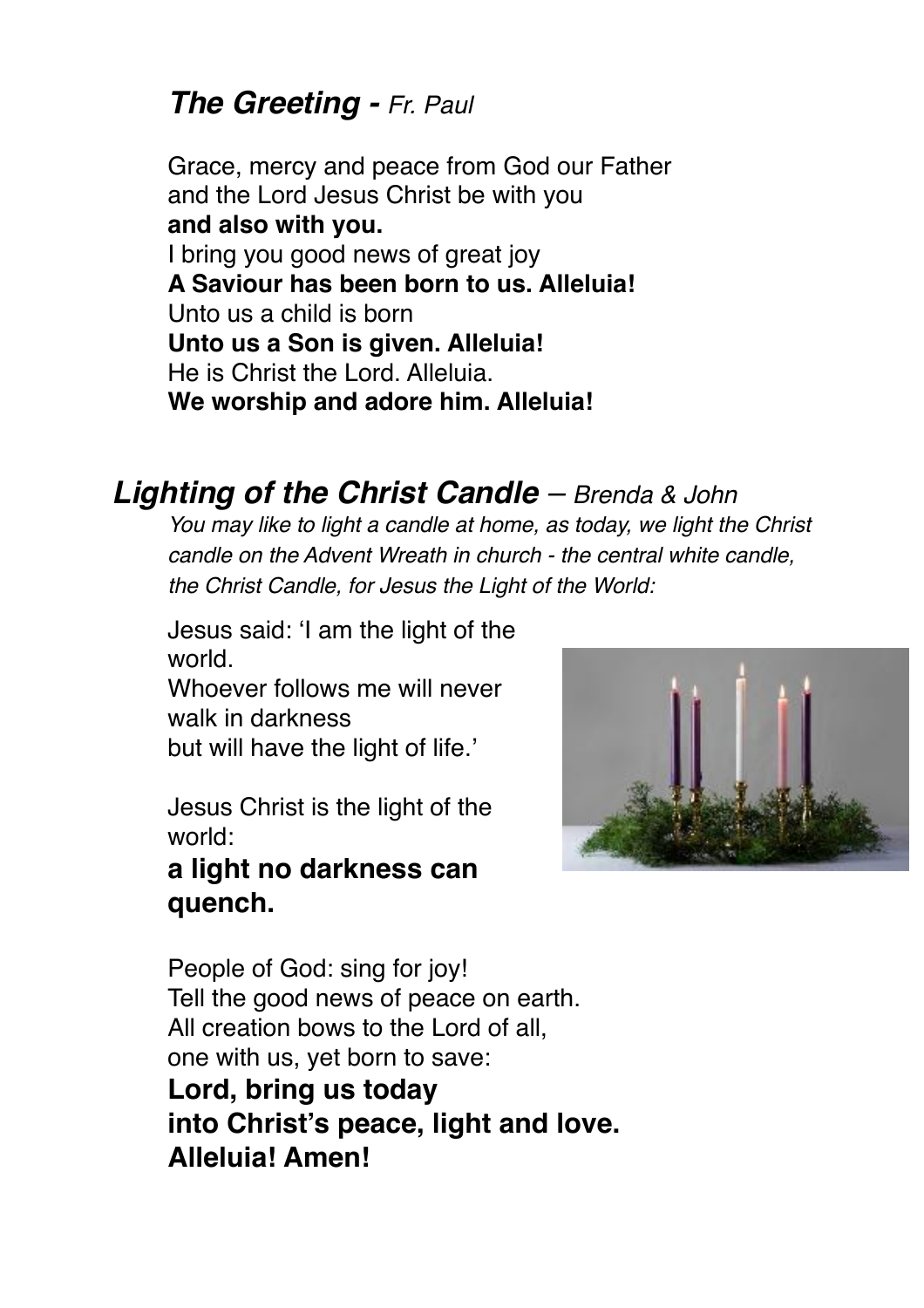## *The Collect - Linda*

Let us pray in the peace of this Christmas celebration that our joy in the birth of Christ will last for ever.

Lord Jesus Christ, your birth at Bethlehem draws us to kneel in wonder at heaven touching earth: accept our heartfelt praise as we worship you, our Saviour and our eternal God. **Amen.**

## *The Liturgy of The Word*

*First Reading –* Isaiah 9:2-7 - *read by Lynda Needle*

A reading from the prophecy of Isaiah

The people who walked in darkness have seen a great light; those who lived in a land of deep darkness on them light has shined.

You have multiplied the nation, you have increased its joy; they rejoice before you as with joy at the harvest, as people exult when dividing plunder.

For the yoke of their burden, and the bar across their shoulders,

the rod of their oppressor, you have broken as on the day of Midian.

For all the boots of the tramping warriors and all the garments rolled in blood shall be burned as fuel for the fire.

For a child has been born for us, a son given to us; authority rests upon his shoulders; and he is named Wonderful

Counsellor, Mighty God, Everlasting Father, Prince of Peace. His authority shall grow continually, and there shall be endless peace for the throne of David and his kingdom. He will establish and uphold it with justice and with righteousness from this time onwards and for evermore. The zeal of the Lord of hosts will do this.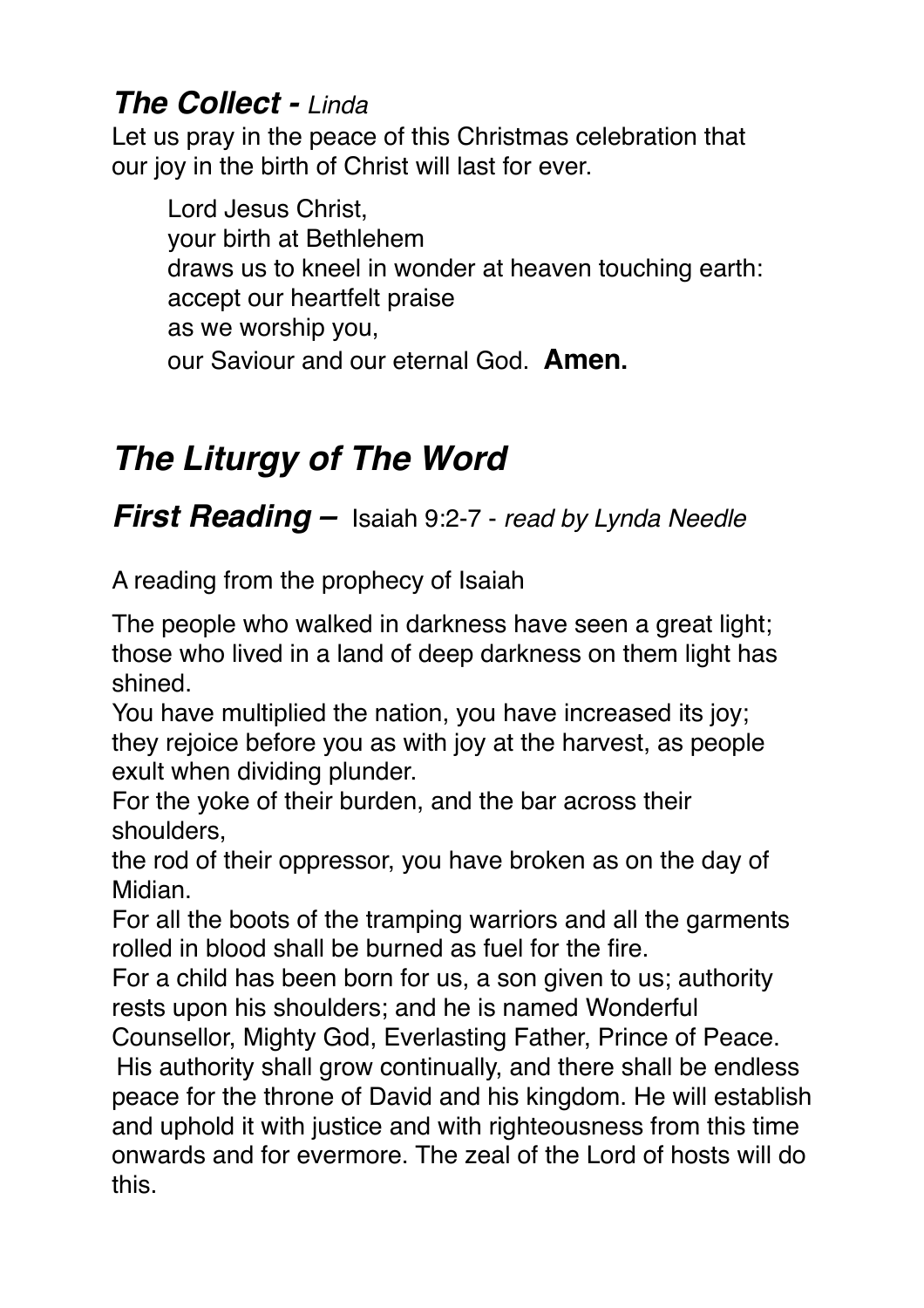## *Carol*

**O little town of Bethlehem, how still we see thee lie! Above thy deep and dreamless sleep the silent stars go by: yet in thy dark streets shineth the everlasting Light; the hopes and fears of all the years are met in thee tonight.**

**O morning stars, together proclaim the holy birth, and praises sing to God the King, and peace to all on earth. For Christ is born of Mary; and gathered all above, while mortals sleep, the angels keep their watch of wondering love.**

**How silently, how silently, the wondrous gift is given! So God imparts to human hearts the blessings of his heaven. No ear may hear his coming; but in this world of sin, where meek souls will receive him, still the dear Christ enters in.**

**O holy Child of Bethlehem, descend to us, we pray; cast out our sin, and enter in: be born to us today. We hear the Christmas angels the great glad tidings tell: O come to us, abide with us, our Lord Emmanuel.** *Words: Phillips Brooks (1835-1893) Music: English traditional melody*

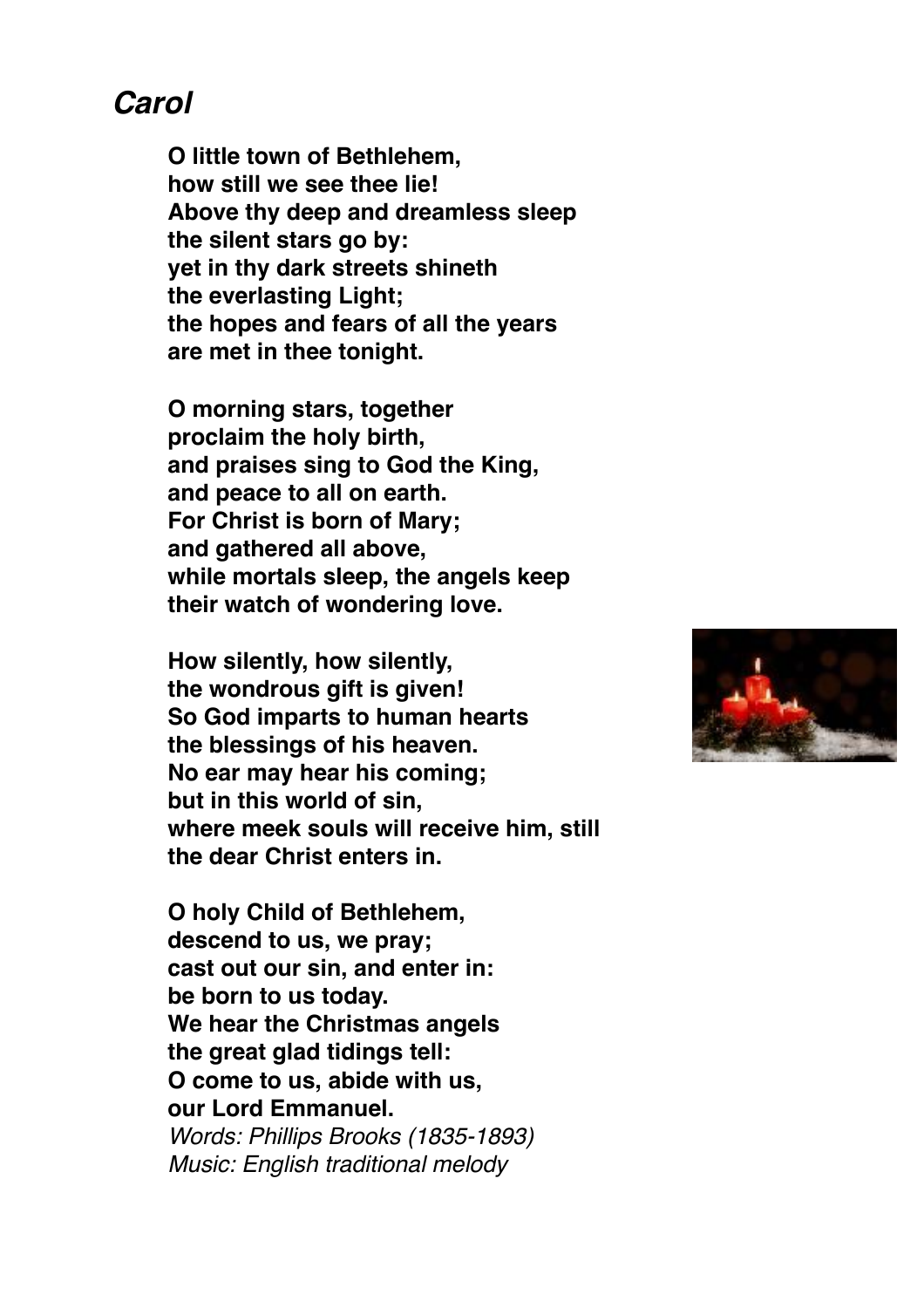#### *Gospel* –Luke 2:1-14 – *read by Lesley* Hear the Gospel of our Lord Jesus Christ according to Luke **Glory to you, O Lord**

In those days a decree went out from Emperor Augustus that all the world should be registered. This was the first registration and was taken while Quirinius was governor of Syria. All went to their own towns to be registered. Joseph also went from the town of Nazareth in Galilee to Judea, to the city of David called Bethlehem, because he was descended from the house and family of David. He went to be registered with Mary, to whom he was engaged and who was expecting a child. While they were there, the time came for her to deliver her child. And she gave birth to her firstborn son and wrapped him in bands of cloth, and laid him in a manger, because there was no place for them in the inn.

In that region there were shepherds living in the fields, keeping watch over their flock by night. Then an angel of the Lord stood before them, and the glory of the Lord shone around them, and they were terrified. But the angel said to them, 'Do not be afraid; for see—I am bringing you good news of great joy for all the people: to you is born this day in the city of David a Saviour, who is the Messiah, the Lord. This will be a sign for you: you will find a child wrapped in bands of cloth and lying in a manger.' And suddenly there was with the angel a multitude of the heavenly host, praising God and saying,

'Glory to God in the highest heaven, and on earth peace among those whom he favours!'

## *Carol*

**While shepherds watched their flocks by night, all seated on the ground, the angel of the Lord came down, and glory shone around.**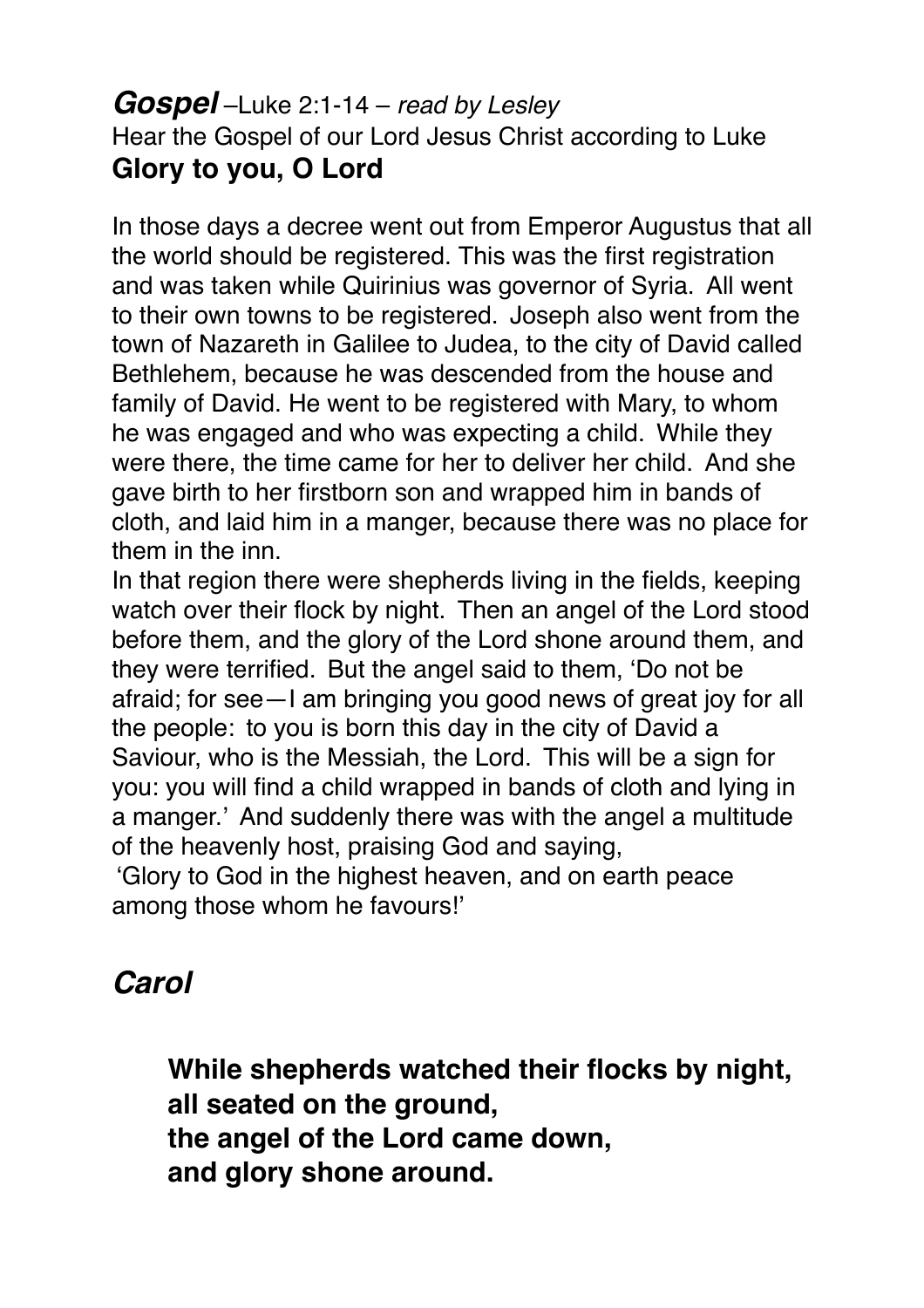

**'Fear not,' said he, (for mighty dread had seized their troubled mind); 'glad tidings of great joy I bring to you and all mankind.**

**'To you in David's town this day is born of David's line a Saviour who is Christ the Lord; and this shall be the sign:**

 **'The heavenly babe you there shall find to human view displayed, all meanly wrapped in swathing bands, and in a manger laid.'**

**Thus spake the seraph, and forthwith appeared a shining throng of angels praising God, who thus addressed their joyful song:**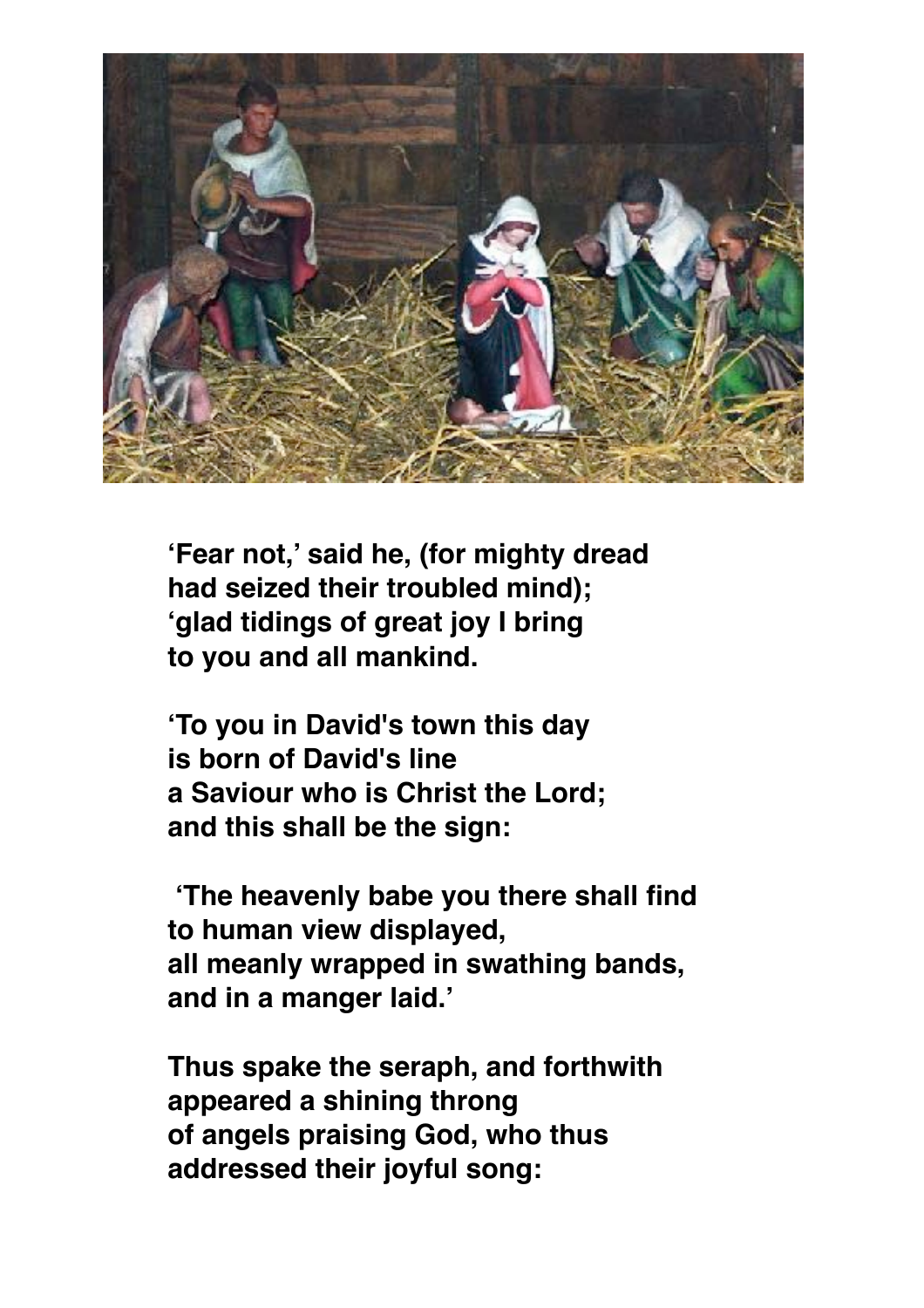#### **'All glory be to God on high, and to the earth be peace; goodwill henceforth from heaven to men begin and never cease.'**

*Words: Nahum Tate (1652-1715) based on Luke 2:1-20 Music: Ascribed to George Kirbye (c.1565-1634)*

**Reflection -** *Michelle*

## *Carol*

**Away in a manger, no crib for a bed, the little Lord Jesus laid down his sweet head; the stars in the heavens looked down where he lay, the little Lord Jesus asleep on the hay.**

**The cattle are lowing, the baby awakes, but little Lord Jesus, no crying he makes. I love thee, Lord Jesus, look down from the sky and stay by my side until morning is nigh.**

**Be near me, Lord Jesus; I ask thee to stay close by me forever and love me, I pray. Bless all the dear children in thy tender care, and fit us for heaven, to live with thee there.**

*Author Unknown Music: William James Kirkpatrick (1838-1921)*

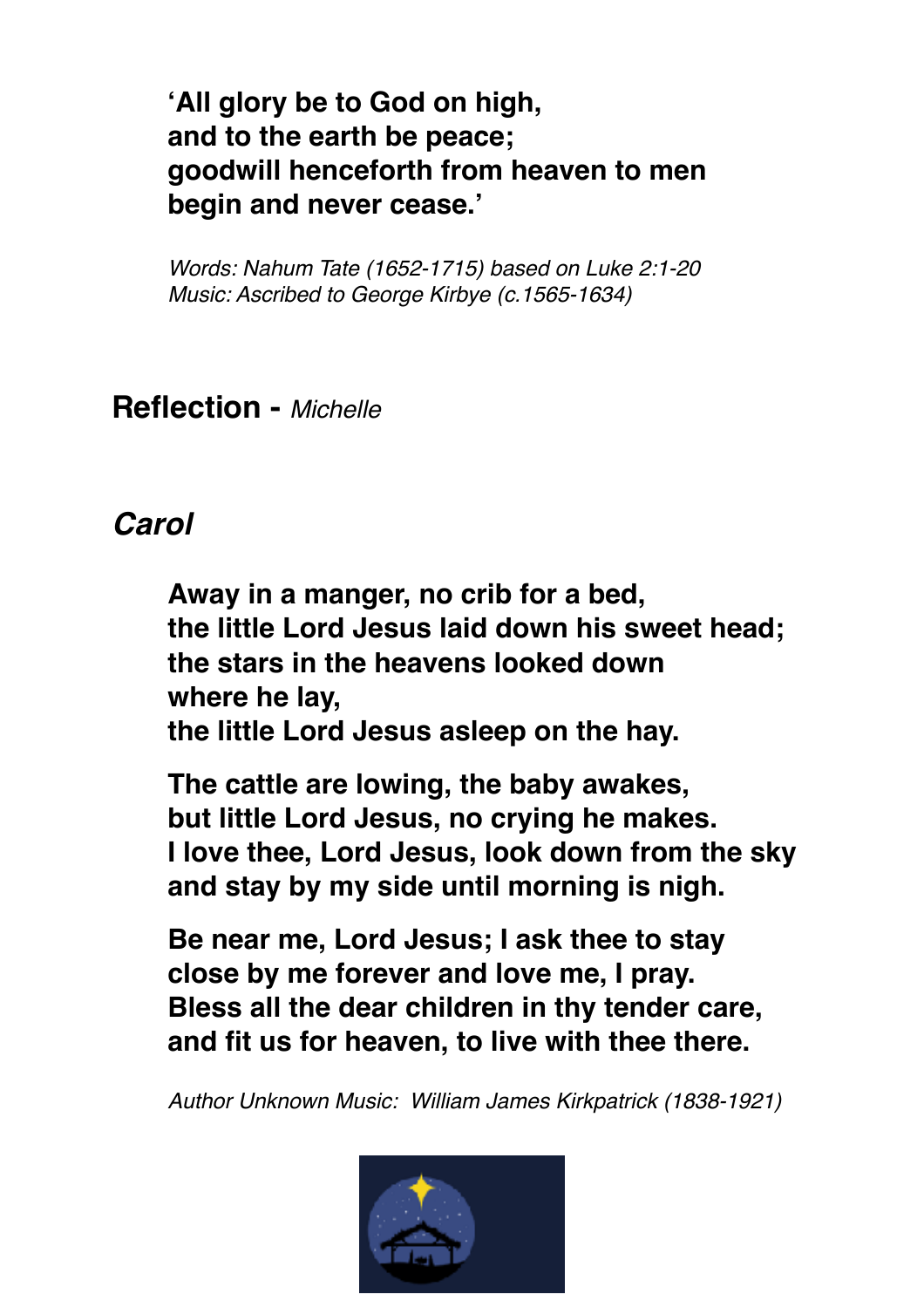## *Prayers of Intercession led by Sandy Coleman & Susie*

#### *Betts*

In peace let us pray to the Lord.

Jesus, whose mother was Mary: we pray for our families this Christmas, and remember especially those who cannot be together this year.

Lord Jesus, **hear our prayer.**

Jesus, cradled in a manger: we pray for all those who are homeless this Christmas, those who are refugees, and all whose homes are places of fear or unhappiness.

Lord Jesus, **hear our prayer.**

Jesus, sharing the stable with the animals: we pray for the whole world and the wonder of creation. Help us to care for all you have made.

Lord Jesus, **hear our prayer.**

Jesus, worshipped by shepherds and kings: we pray for all the people of the world, for all nations and races, for all who lead that they may have integrity, wisdom and compassion.

Lord Jesus, **hear our prayer.**

Jesus, our Emmanuel: we pray for those known to us who need our prayers, those who are unwell, anxious or lonely, and all who care for them.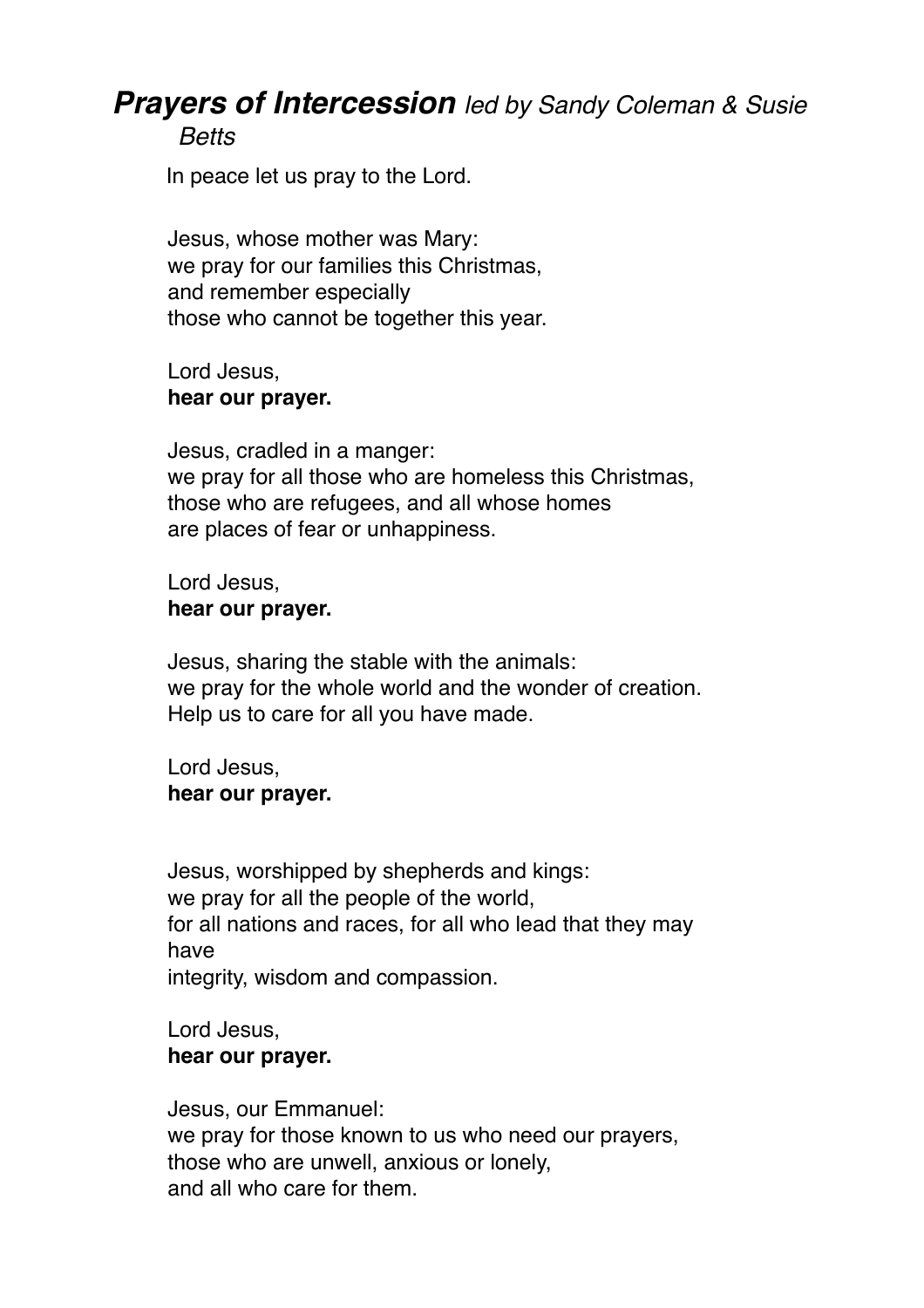We pray for those who have died in recent days and for all who mourn loved ones at Christmas.

Lord Jesus, **hear our prayer.**

## *The Lord's Prayer*

Rejoicing in the presence of God with us, as our Saviour taught us, so we pray:

**Our Father, who art in heaven, Hallowed be thy name; Thy kingdom come; Thy will be done; On earth as it is in heaven. Give us this day our daily bread. And forgive us our trespasses, As we forgive those who trespass against us. And lead us not into temptation; But deliver us from evil. For thine is the kingdom, The power, and the glory, For ever and ever. Amen.**



## *The Peace - Paul*

Unto us a child is born, unto us a son is given, and his name shall be called the Prince of Peace.

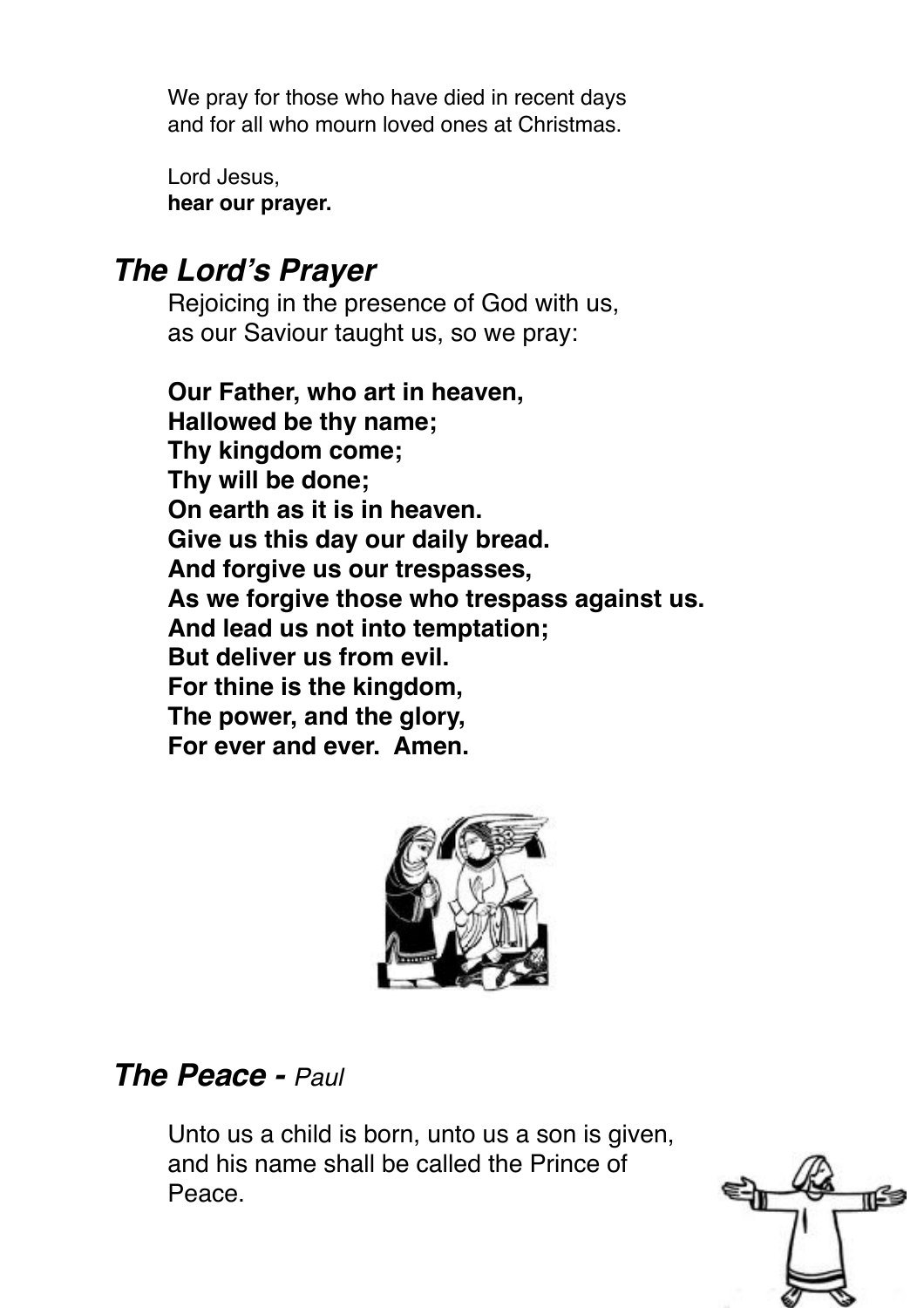The peace of the Lord be always with you **and also with you.**

Let us offer one another a sign of peace.



#### *Carol*

**Hark, the herald angels sing glory to the new-born King, peace on earth, and mercy mild, God and sinners reconciled. Joyful, all ye nations, rise, join the triumph of the skies; with the angelic host proclaim, 'Christ is born in Bethlehem.'** *Hark! the herald-angels sing glory to the new-born King.*

**Christ, by highest heaven adored, Christ, the everlasting Lord, late in time behold him come, offspring of a virgin's womb. Veiled in flesh the Godhead see!**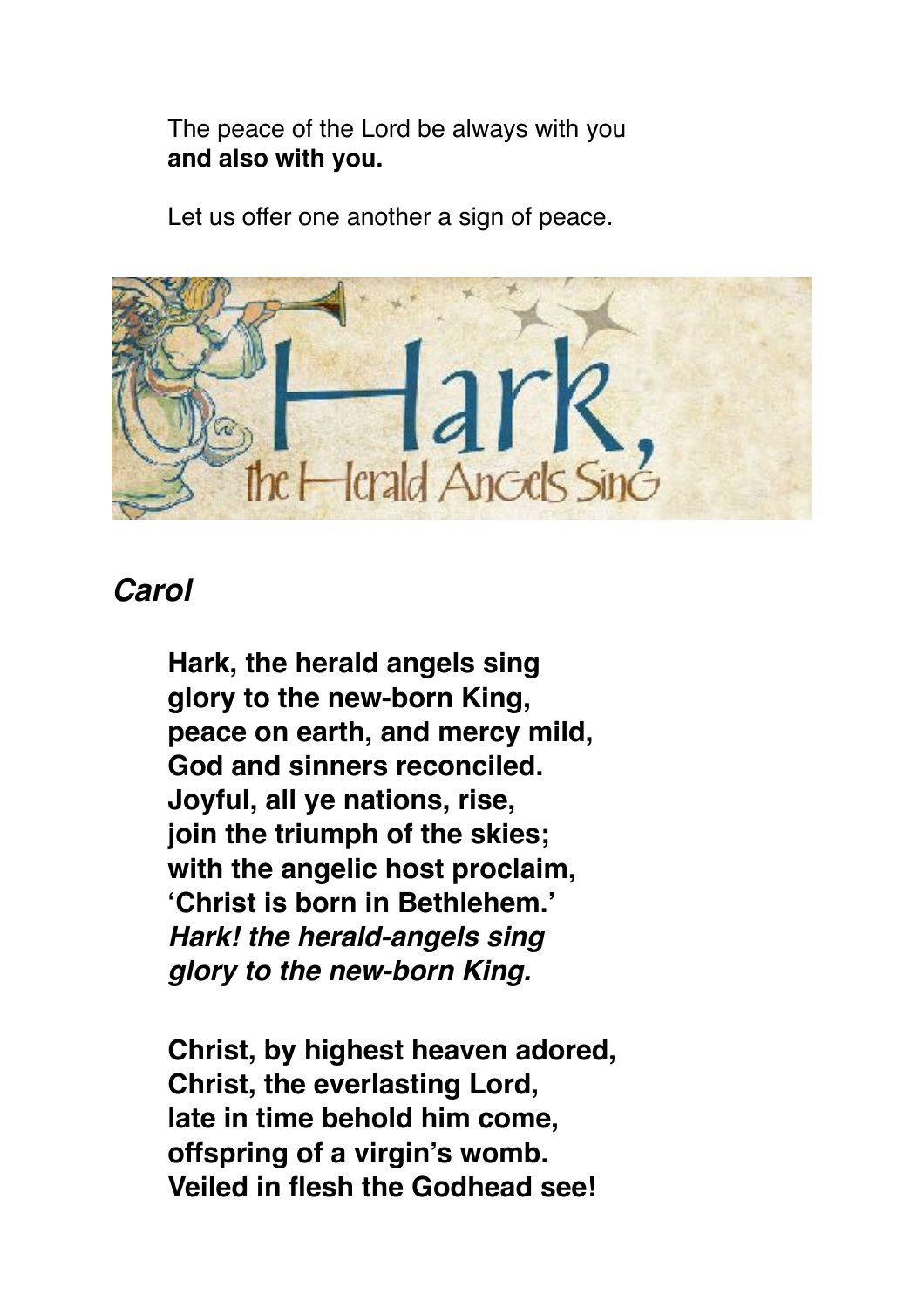**Hail, the incarnate Deity! Pleased as man with man to dwell, Jesus, our Emmanuel.**

**Hail, the heaven-born Prince of peace! Hail, the sun of righteousness! Light and life to all he brings, risen with healing in his wings. Mild he lays his glory by, born that man no more may die, born to raise the sons of earth, born to give them second birth.**

*Words: Charles Wesley (1707-1788) and others Music: Felix Mendelssohn-Bartholdy (1809-1847)*



*Final Prayer - Linda*

God our Father, whose Word has come among us in the Holy Child of Bethlehem: may the light of faith illumine our hearts and shine in our words and deeds; through him who is Christ the Lord. **Amen.**

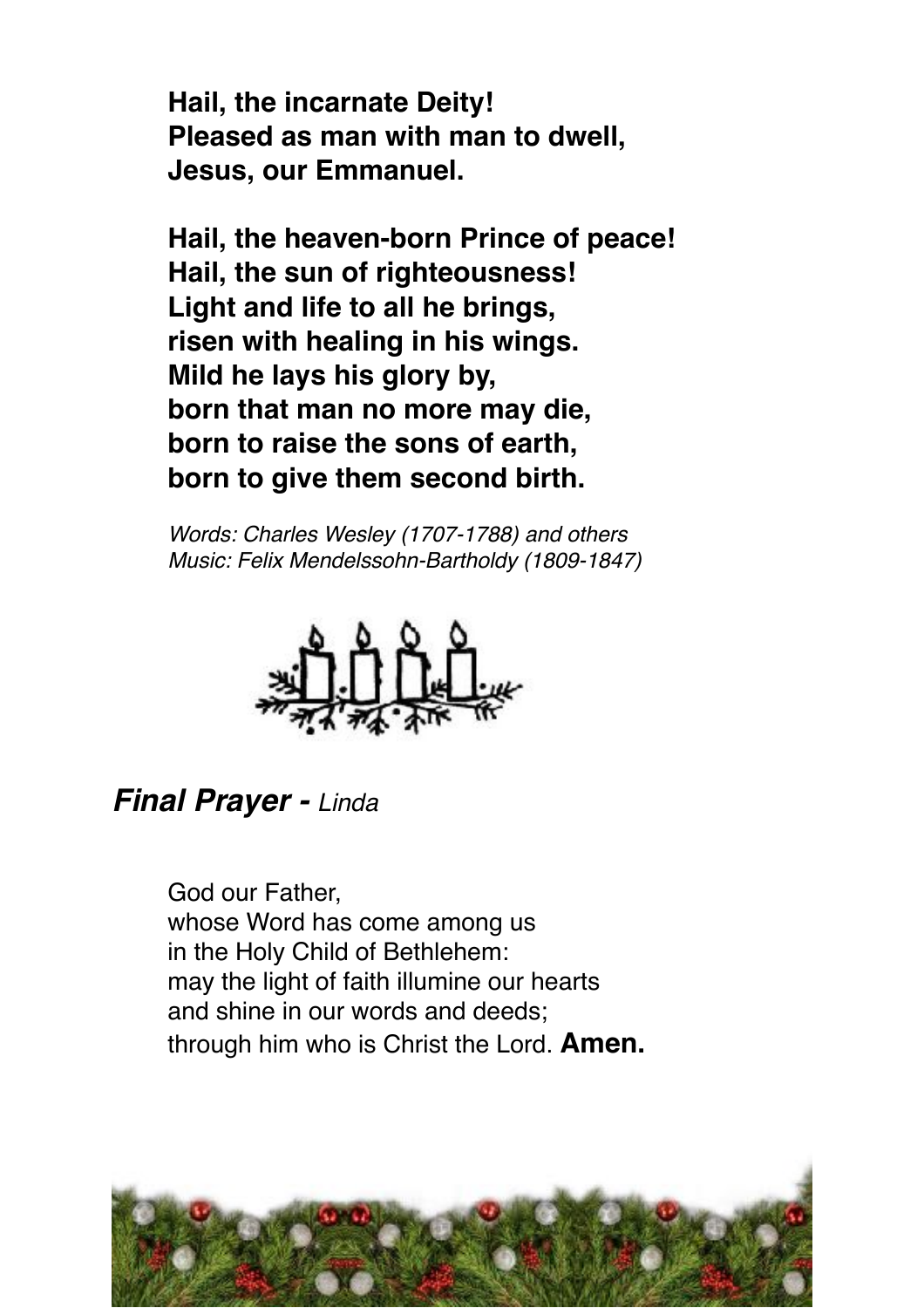#### *Blessing - Michelle*

May the joy of the angels, the eagerness of the shepherds, the perseverance of the wise men, the obedience of Mary and Joseph, and the peace of the Christ-child be yours this Christmas; and the blessing of God almighty, the Father, the Son, and the Holy Spirit, be among you in this holy season and remain with you always **Amen.**

*Music at the end: We wish you a Merry Christmas, John Rutter*